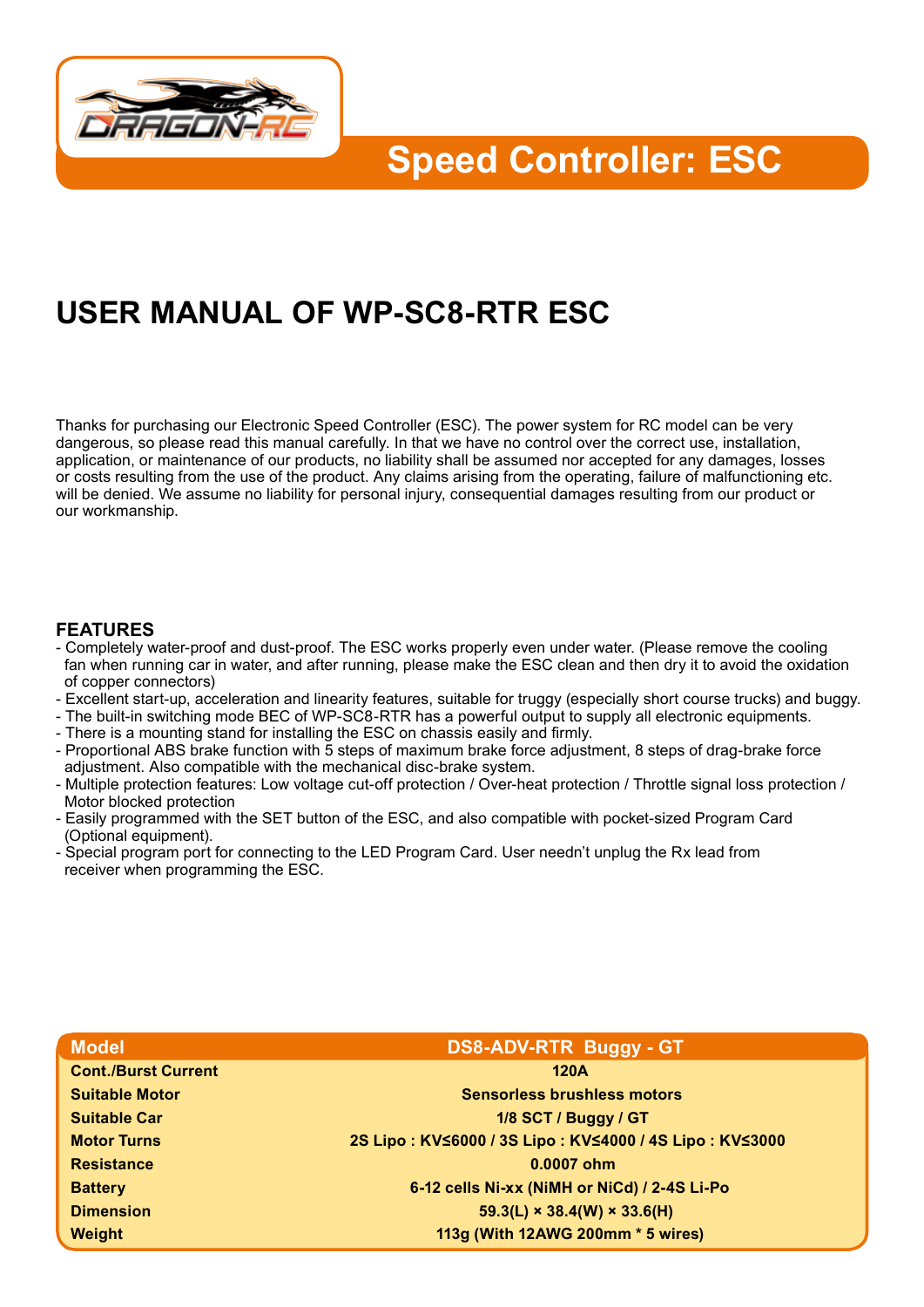# **BEGIN TO USE THE NEW ESC**

**WARNING!** For safety reason, make sure the tyres do not hit the surface, so the tyres can rotate freely when switching on the ESC. 1. Connect The ESC, Motor, Receiver, Battery and Servo The #A, #B, #C wires of the ESC can be connected with the motor wires

freely (without any sequence). If the motor runs in the opposite direction, please swap any two wire connections. 2. Throttle Range Setting (Throttle Range Calibration). In order to make

the ESC match the throttle range, you must calibrate it when you begin to use a new ESC, or a new transmitter, or change the settings of neutral position of the throttle stick, ATV or EPA parameters, etc.



### **The following pictures show how to set the throttle range with a FutabaTM transmitter.**

A) Switch off the ESC, turn on the transmitter, set the direction of throttle channel to 'REV', set the 'EPA/ATV' value of throttle channel to '100%', and disable the ABS function of your transmitter.

B) Hold the 'SET' key and then switch on the ESC, and release the 'SET' key as soon as possible when the red LED begins to flash. (Note2 )



- **C)** Set the 3 points according to the steps shown in the pictures on the right side.
- **1) The neutral point** Move the throttle stick at the neutral point, and then click the SET key, the green LED flashes 1 time.
- **2) The end point of forward direction** Move the throttle stick at the end point of forward direction, and then click the SET key, the green LED flashes 2 times.
- **3) The end point of backward direction** Move the throttle stick at the end point of backward direction, and then click the SET key, the green LED flashes 3 times.
- **D) Throttle range is calibrated;** motor can be started after 3 seconds.
- **3. Check LED Status In Normal Running**
- ► Normally, if the throttle stick is located in the neutral range, neither the red LED nor the green LED lights.
- ► The red LED lights when the car is forward or backward and it will flash quickly when the car is braking.
- ► The green LED lights when the throttle stick is moved to the top point of the forward zone.

the ESC begins to brake the motor, the motor speeds down but it is still running, not completely stopped, so the backward action is NOT happened immediately. When the throttle stick is moved to the backward zone again (The 2nd 'click'), if the motor speed is slowed down to zero (i.e. stopped), the backward action will happen. The 'Double-Click'

method can prevent mistakenly reversing action when the brake function is frequently used in steering.

By the way, in the process of braking or reversing, if the throttle stick is moved to forward zone, the motor will run forward at once.

'Forward/Reverse' mode uses 'Single-click' to make the car go backward. When you move the throttle stick from forward zone to backward zone, the car will go backward immediately. This mode is usually used for the Rock Crawler.

**1.2. Drag Brake Force:** Set the amount of drag brake applied at neutral throttle to simulate the slight braking effect of a neutral brushed motor while coasting.

**1.3. Low Voltage Cut-Off:** The function prevents the lithium battery pack from over discharging. The ESC detects the battery's voltage at any time, if the voltage is lower than the threshold for 2 seconds, the output power will be cut off, and the red LED flashes in such a way: 'o-o-, o-o-, o-o-'.

**1.4. Start Mode (Also called 'Punch'):** Select from 'Level 1'

**Note2:** If you don't release the 'SET' key as soon as the red LED begins to flash, the ESC will enter the program mode, in such a case, please switch off the ESC and re-calibrate the throttle range again from step **A** to step **D**.



to 'Level 9' as your like. Level1 has a very soft start effect, while level9 has a very aggressive start effect. From Level 1 to Level 9, the start force is increasing. Please note that if you choose 'Level 7' to 'Level 9' mode, you must use good quality battery with powerful discharge ability, otherwise these modes cannot get the burst start effect as you want. If the motor cannot run smoothly (that means the motor is trembling), it may caused by the weak discharge ability of the battery, please choose a better one or a softer gear ratio.

**1.5. Maximum Brake Force:** The ESC provides proportional brake function. The brake force is related to the position of the throttle stick. Maximum brake force refers to the force when the throttle stick is located at the end point of the backward zone. A very large brake force can shorten the brake time, but it may damage the gears. The 'Disable' option inhibits the inherent brake function of the speed controller. When this option is selected, the brake function is realized by a traditional mechanical disc-brake system driven by a servo.

#### **2. Reset All Items To Default Values**

At any time when the throttle is located in neutral zone (except in the throttle calibration or parameters program process), hold the 'SET' key for over 3 seconds, the red LED and green LED will flash at the same time , which means each programmable item has be reset to its default value.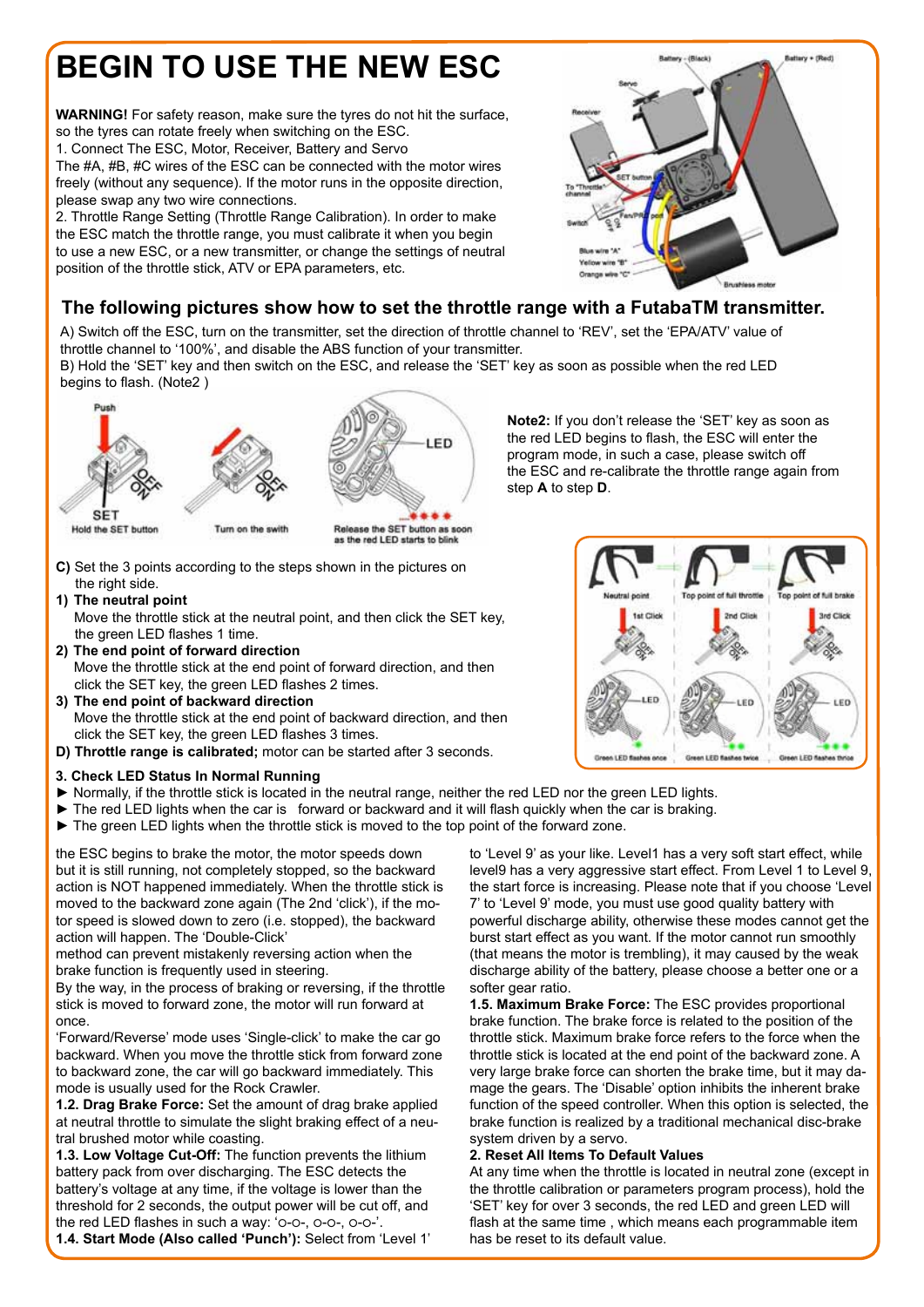## **PROGRAMMABLE ITEMS LIST**

(The italics texts in the following form are the default settings)

| Programmable                              |                       | <b>Programmable Value</b>            |                        |               |               |               |        |        |        |  |
|-------------------------------------------|-----------------------|--------------------------------------|------------------------|---------------|---------------|---------------|--------|--------|--------|--|
| <b>Items</b>                              |                       |                                      |                        |               | э             | 6             |        | 8      | 9      |  |
| 1. Running Mode                           | Forward<br>with Brake | <b>Forward/Reverse</b><br>with Brake | Forward and<br>Reverse |               |               |               |        |        |        |  |
| 2.Drag Brake Force                        | 0%                    | 5%                                   | 10%                    | 20%           | 40%           | 60%           | 80%    | 100%   |        |  |
| 3.Low Voltage<br><b>Cut-Off Threshold</b> | Non-Protection        | 2.6V/Cell                            | 2.8V/Cell              | 3.0V<br>/Cell | 3.2V<br>/Cell | 3.4V<br>/Cell |        |        |        |  |
| 4. Start Mode(Punch)                      | Level1                | Level2                               | Level3                 | Level4        | Level5        | evel6         | Level7 | Level8 | Level9 |  |
| 5.Max Brake Force                         | 25%                   | 50%                                  | 75%                    | 100%          | Disable       |               |        |        |        |  |

#### **1. Programmable Values**

**1.1. Running Mode:** In 'Forward with Brake' mode, the car can go forward and brake, but cannot go backward, this mode is suitable for competition; 'Forward/Reverse with Brake' mode provides backward function, which is suitable for daily training. **Note:** 'Forward/Reverse

with Brake' mode uses 'Double-click' method to make the car go backward. When you move the throttle stick from forward zone to backward zone for the first time (The 1st 'click'),